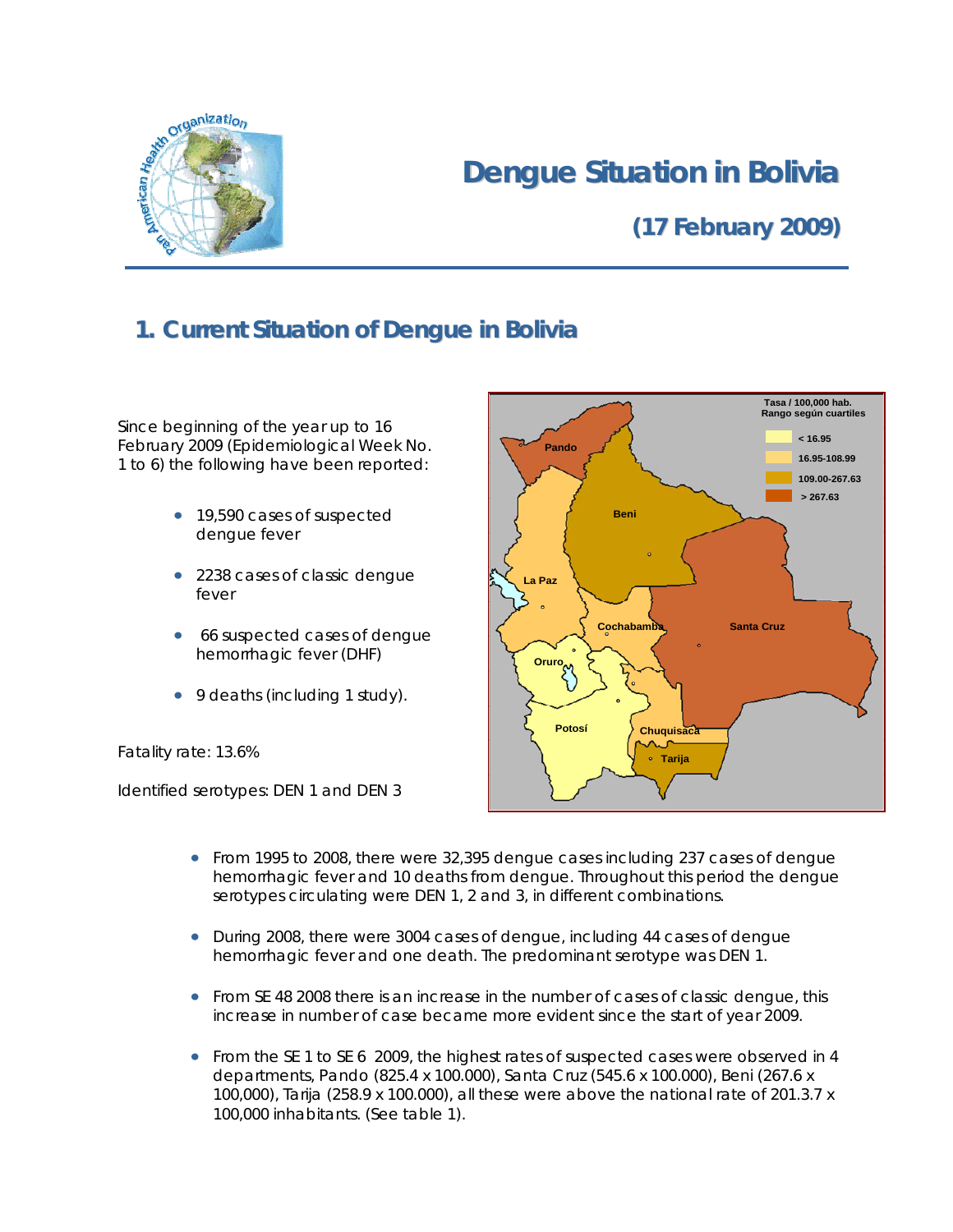### **Table No 1. Dengue notification and rates according case classification, by department. Bolivia SE 1 a SE 6, 2009**

| <b>DEPARTMENT</b>     | <b>SUSPECT</b> |                            | <b>CONFIRMED</b> | <b>DHF</b>        | <b>Deaths</b>  |
|-----------------------|----------------|----------------------------|------------------|-------------------|----------------|
|                       | cases          | Rate x<br>100.000<br>hab1. | cases            | probable<br>cases |                |
| <b>BENI</b>           | 1110           | 267.63                     | 60               | 1                 | $\Omega$       |
| <b>COCHABAMBA</b>     | 1862           | 108.90                     | 236              | 9                 | $\mathfrak{D}$ |
| <b>CHUQUISACA</b>     | 407            | 66.54                      | 72               | 3                 | $\Omega$       |
| LA PAZ                | 487            | 16.95                      | 116              | 1                 |                |
| <b>SANTA CRUZ</b>     | 13865          | 585.65                     | 1629             | 48                | 5              |
| <b>PANDO</b>          | 574            | 825.41                     | $\Omega$         | $\overline{2}$    | $\Omega$       |
| <b>TARIJA</b>         | 1221           | 258.93                     | 107              | 1                 | $\Omega$       |
| ORURO                 | 55             | 12.58                      | 17               | 1                 | 1              |
| <b>POTOSI</b>         | 9              | 1.16                       | 1                |                   | $\Omega$       |
| <b>National Total</b> | 19590          | 201.39                     | 2238             | 66                | 9              |

Source: Epidemiology Unit, MSD and SNIS. Ministry of Health and Sports, Bolivia.

- With regard to the circulating serotypes, still dominate the DEN-1 and DEN-3.
- To date there are 9 deaths reported due to hemorrhagic dengue (case-fatality rate of 13.6%), one of which is still under investigation. Deaths correspond to two adults, 3 teenagers and 4 children. The 55% of deaths are in children under 12 years.
- The outbreak continues with a predominance of classic dengue.

### **2. Prevention and Control Activities Underway**

#### **a. Local-Level Activities**

#### **Santa Cruz de la Sierra**

 $\overline{a}$ 

- House to house visits for treatment and destruction of breeding sites is being carried out with the participation of about 80 municipal workers and 200 members of the armed forces. According to data from SEDES there were 65,000 houses visited, equivalent to 19% of the municipality. It is important to intensify such actions but more personnel will be needed.
- According to the situation analysis, it was decided to concentrate efforts in districts 6, 7 and 8 to intensify the actions of entomological and epidemiological

<sup>&</sup>lt;sup>1</sup> \* Population proyections from INE 2006.